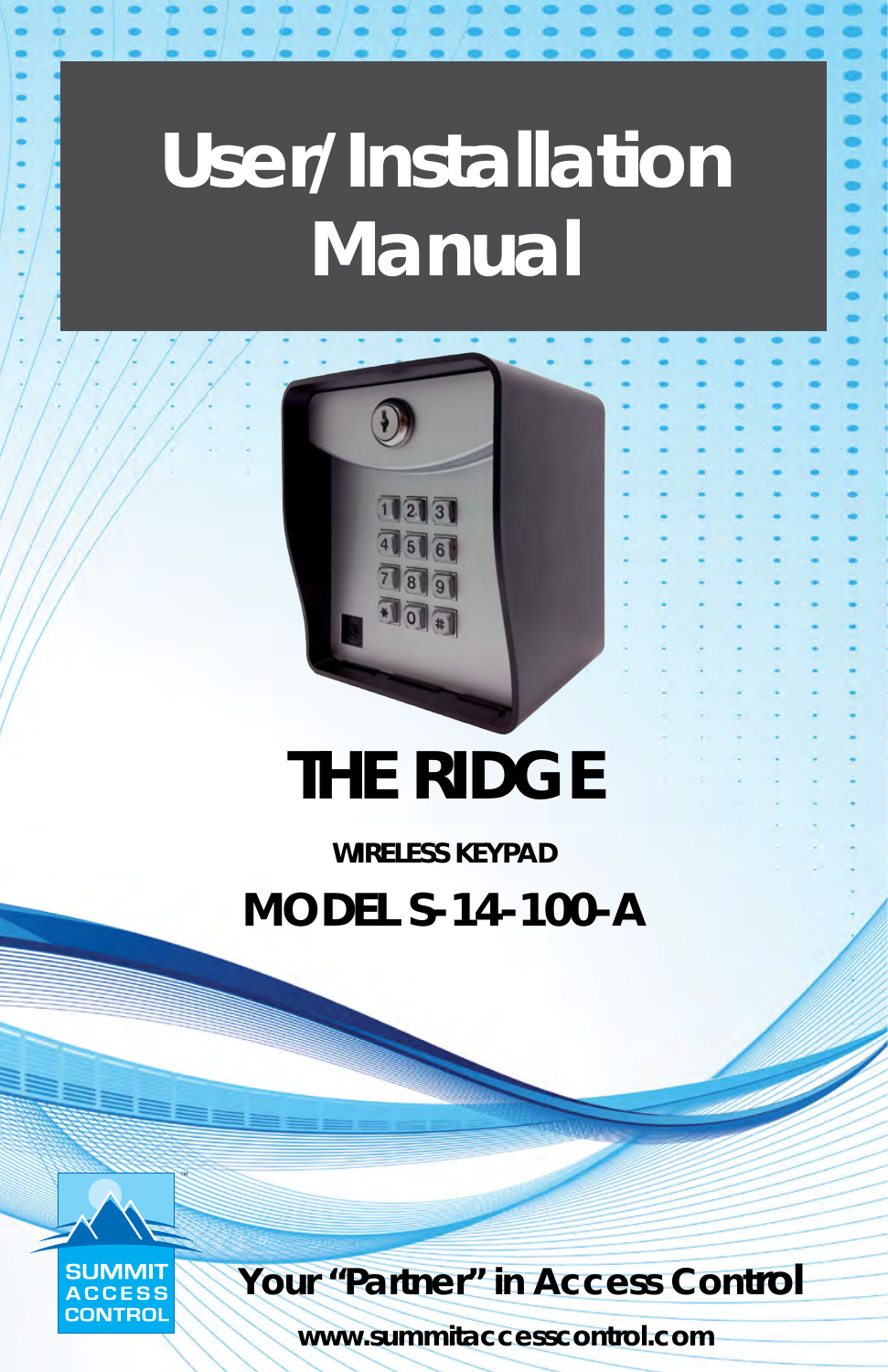#### **SAC 2 Year Limited Warranty**

#### **What item(s) this warranty applies to:**

Summit Access Control "Ridge LT" access controls.

#### **What is covered:**

Any defect in materials or workmanship.

#### **For how long:**

Two years from date of purchase.

#### **What we will do:**

If your SAC product is defective and returned within 2 years of the date of purchase, we will repair it or, at our option, replace it at no charge to you. If we repair your SAC product, we may use new or reconditioned parts. If we choose to replace your SAC product, we may replace it with a new or reconditioned one of the same or similar design. The repair or replacement will be warranted for (a) 90 days or (b) the remainder of the original two year warranty period, whichever is longer.

#### **Limitations:**

Implied warranties, including those of fitness for a particular purpose and merchant ability (an unwritten warranty that the product is fit for ordinary use), are limited to two years from date of purchase. We will not pay for loss of time, inconvenience, loss of use of your SAC product, service calls, or property damage caused by your SAC product or its failure to work, or any other incidental or consequential damages. Some states do not allow limitations on how long an implied warranty lasts or the exclusion or limitation of incidental or consequential damages, so the above exclusions or limitations may not apply to you.

#### **What we ask you to do:**

To get warranty service for your SAC product, you muse provide proof of the date of purchase. Contact the original dealer or installer of the product and return your SAC product along with the receipt to them. If you have problems locating the dealer or installer contact Summit Access Control at (303) 799-9757 and we will direct you to an authorized dealer or distributor of Summit Access Control products. If you ship your SAC product, you must prepay all shipping costs. We suggest that you retain your original packing material in the event you need to ship your SAC product. On return, include your name, address, phone number, proof of date of purchase, and a brief description of the operating problem.

#### **What this warranty does not cover:**

This warranty does not cover defects resulting from accidents, damage while in transit, alterations, unauthorized repair, failure to follow instructions, misuse, fire, flood, or acts of God. Nor do we warrant your SAC product to be compatible with any particular external device or peripheral. If your warranty has expired on your SAC product or if your product is NOT covered contact your dealer or installer for advice on whether we will repair your SAC product and other repair information, including estimated repair costs and other charges. We, at our option, may replace rather than repair your SAC product with a new or similar design if the damage to the unit is severe or extensive.

This warranty is the only one we give on this product, and it sets forth all our responsibilities regarding your SAC product. There are no other express warranties.

#### **State Law rights:**

This warranty gives you specific legal rights, and you may also have other rights which vary from state to state.



**1675 West Yale Ave. Englewood, CO 80110 phone: 303-799-9757 fax: 303-799-9756 sales@securitybrandsinc.com www.securitybrandsinc.com**

**Serial # \_\_\_\_\_\_\_\_\_\_**

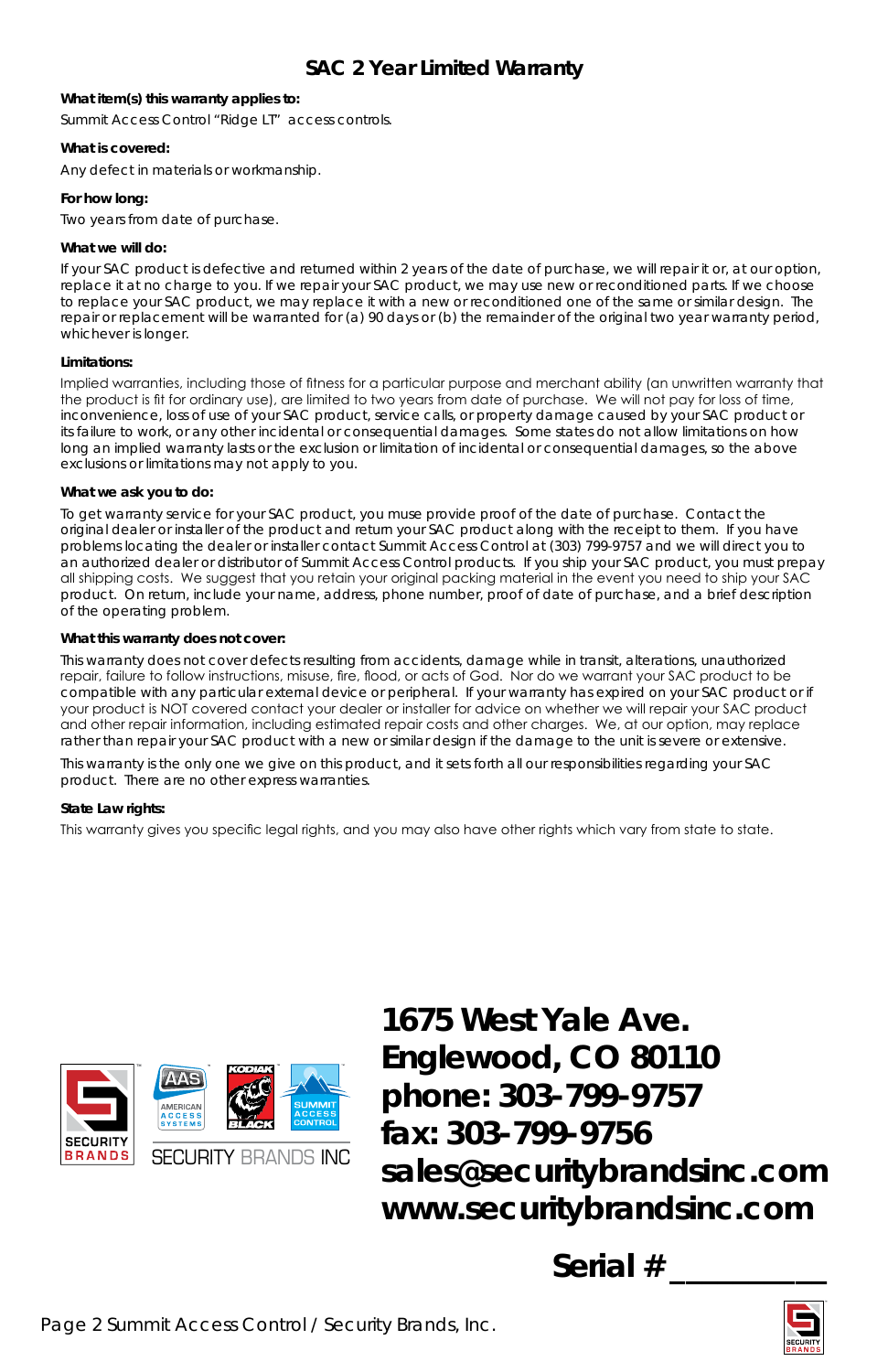# **PARTS CHECKLIST**

**Enclosed with this box you should have the following items.** 

| Qty | Description               |
|-----|---------------------------|
|     | <b>Control Station</b>    |
| 4   | 1/4 by 3/4 carriage bolts |
|     | (Post mount units only)   |
|     | $1/4-20$ hex nuts         |
|     | (Post mount units only)   |

**If any of the above items are missing from this box, contact Summit Access Control**

# **NOT INCLUDED!!!**

# **A Nice / Apollo 433 MHz radio receiver is required for operation!!!**

### **Tools Needed For Basic Installation**

- 3/8" drive ratchet with 6" extension and 7/16" socket (Post mount units only)
- Digital or Analog multi-meter

# **Technical/Customer Support 1-303-799-9757 or techsupport@securitybrandsinc.com**

# **BEFORE PROCEEDING**

To take full advantage of the 24 month limited warranty, you must be registered with Summit Access Control. Please read the enclosed warranty statement, (pg 2), fill out the warranty registration card provided and send it to:



**1675 West Yale Ave. Englewood, CO 80110 phone: 303-799-9757 fax: 303-799-9756 sales@securitybrandsinc.com www.securitybrandsinc.com**

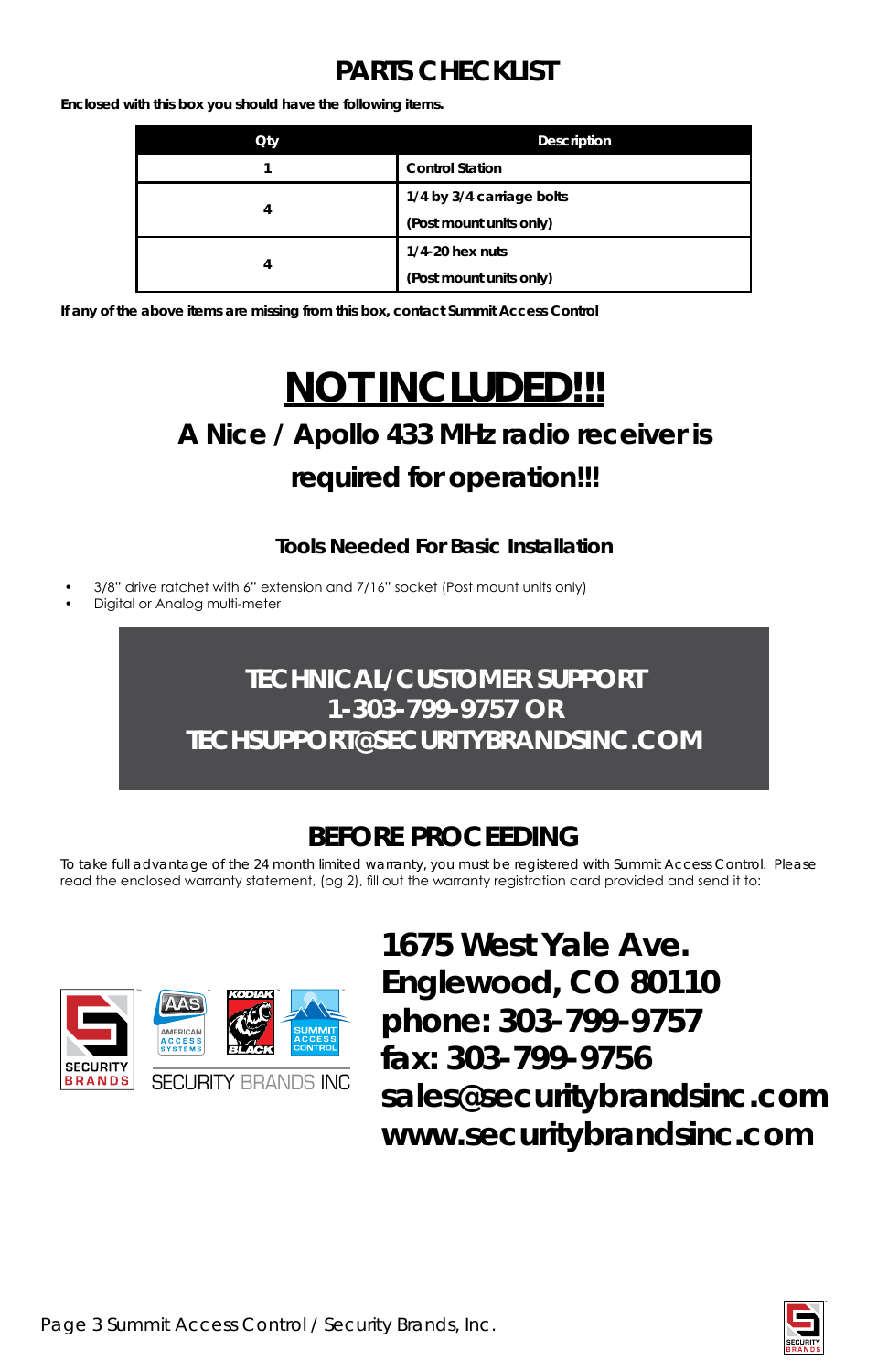## **INTRODUCTION**

Your new Ridge keypad is a high quality, commercial grade, programmable wireless digital key control station. The unit is designed to operate at extremely low current and therefore is perfect for solar applications. The Ridge operates using a standard sized 9 volt battery. The unit is constructed using a durable polycarbonate housing to allow maximum signal performance and will last for years of worry free operation.

This model **S-14-100-a** unit incorporates a 433 MHz radio transmitter for gate operation with most Nice / Apollo gate operator systems.

#### **Please be sure to read and understand all instructions before proceeding with the hookup and programming instructions.**

#### **STEP 1-MOUNTING THE UNIT**

Page 3 tells you what tools and instruments you will need to install your unit and presents a parts check list. Make sure to have all the tools listed. Upon opening the box, check off the items enclosed with the unit. If any items are missing from your unit, contact Summit Access Control immediately.

#### **Mounting the unit to your own pedestal**

A optional square mounting flange can be purchased from Summit Access Control. The square mounting flange may be welded to your pedestal and the flange bolt pattern will align with the back of the unit. Place the unit up to the flange and insert the carriage bolts from the back side. Secure the unit to the flange by tightening down the hex nuts with a 7/16" socket.

#### **Mounting the unit to an AAS gooseneck (18001) or double height (18003)pedestal**

Locate the four carriage bolts and four hex nuts found inside the unit box. Place the unit up to the pedestal flange and insert the four carriage bolts from the backside. Secure the unit to the pedestal using the four hex nuts and a 7/16" socket.





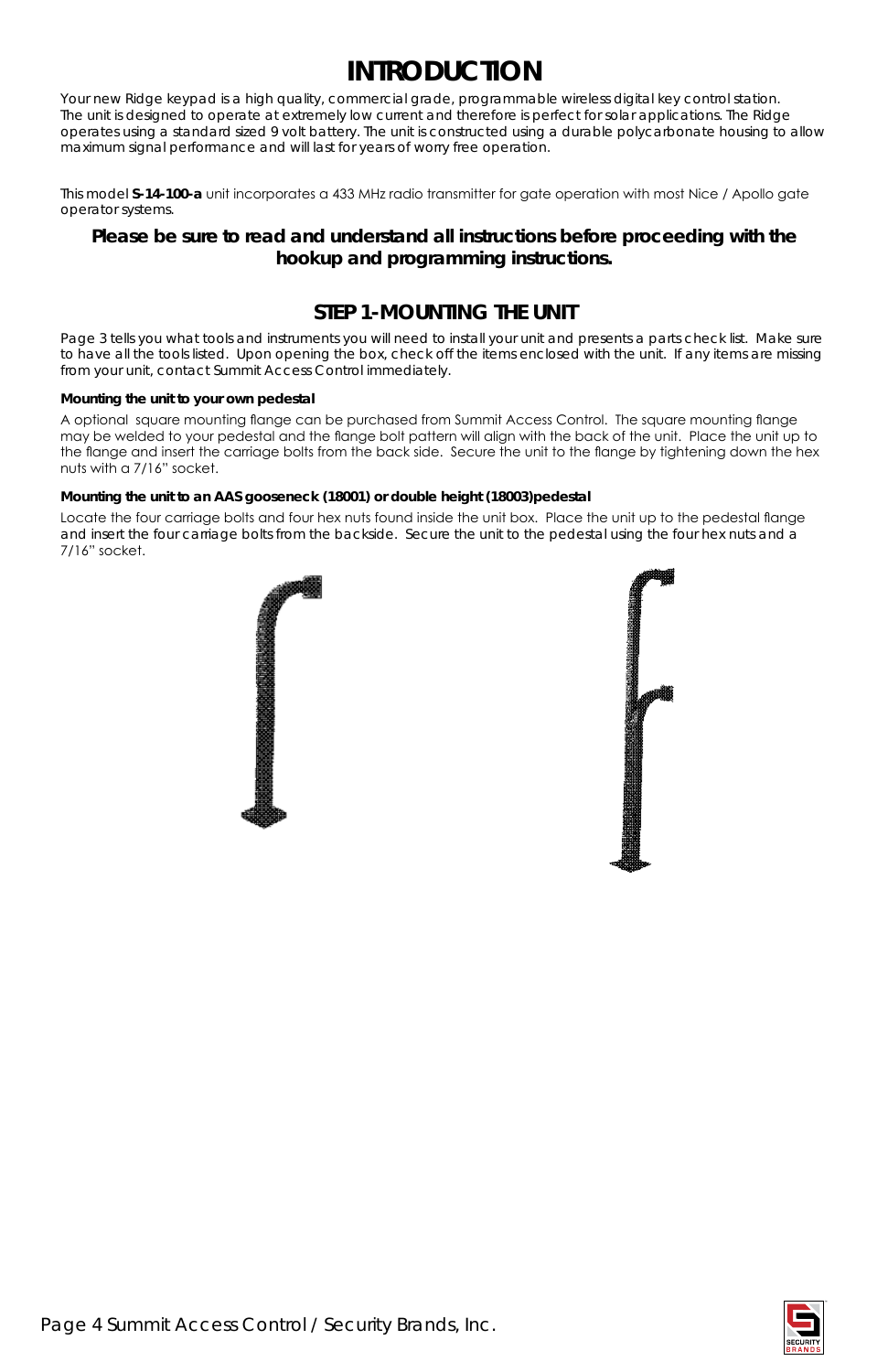#### **Radio Receiver Circuit Board Dip Switch (If applicable)**



The radio receiver is the unit that the Ridge keypad is designed to work with and is usually provided by the installer of the gate or door system.. The Ridge keypad radio output is designed to match many popular receivers provided on the job. This model is designed to work with most Nice / Apollo gate operator systems.

Set both code switches to the code of your choice, being sure both are set the same since a different setting of just one switch will prevent operation. The digital code is determined by the position of the 10 small switches numbered 1 through 10 located in the receiver and the transmitter. Any combination of "on" or "off" positions can be selected by using a pencil or a pen.

(Note: The switches are in the "on" position when the switch is depressed toward the number.)

See Figure #3 above.

#### **THE MASTER CODE AND ACCESS CODES**

Your unit can be programmed with 100 multiple (4 digit) ACCESS CODES, The MASTER CODE is a 4 digit programmable code used for accessing the program mode.

#### **Note: The model number of the unit is located on the inside face of the unit.**

#### **SETTING OR RESETTING THE MASTER CODE**

To set or reset the master code back to the factory default of 1 2 5 1 should you ever loose or forget you master code. To do this follow these steps: (SEE PAGE 7 FOR LOCATION DIAGRAM)

- (1). Disconnect power from the unit by pulling the power harness away from the board.
- (2). Press several keys on keypad to drain circuit board of power.
- (3). Reconnect power while holding down the PROGRAM/RESET button.
- (4). A single keybeep will be heard from the unit indicating that the master has been reset

#### **GOOD BEEPS AND ERROR BEEPS**

A standard beep will be heard each time a key is pressed. A "GOOD BEEP" is represented by a series of quick beeps in succession. An "ERROR BEEP" is represented by a single long beep.

#### **THE IDLE MODE**

The idle mode is the normal mode of operation. When in this mode the unit sits and waits for data from the keypad. If a key is pressed from the keypad, you will have approximately 5 seconds between each keypress before the unit resets.

#### **THE PROGRAM MODE**

The program mode is the mode of operation in which you will enter/change your access code. Upon entry, several GOOD BEEPS will heard. Several GOOD BEEPS will also be heard when you exit the program mode unless a keypress timeout occurs in which case you will receive an ERROR BEEP. The program mode is accessed by entering the "MASTER CODE" from the keypad. If the master code is valid, you will receive 4 GOOD BEEPS from the unit. In this mode you will have approximately 30 seconds between keypresses. If this time is exceeded, you will receive an ERROR BEEP and the unit will exit the program mode and return to the idle mode. To exit the program mode at any time, press #.

#### **THE \* AND # KEYS**

The \* and # keys serve specific functions while in the idle or program mode. The \* key is always the clear key. You should use this key if you make an entry error. The # key also serves as the clear key in the idle mode. In the program mode however, it serves as the exit key and will at any time when depressed, exit you from the program mode.

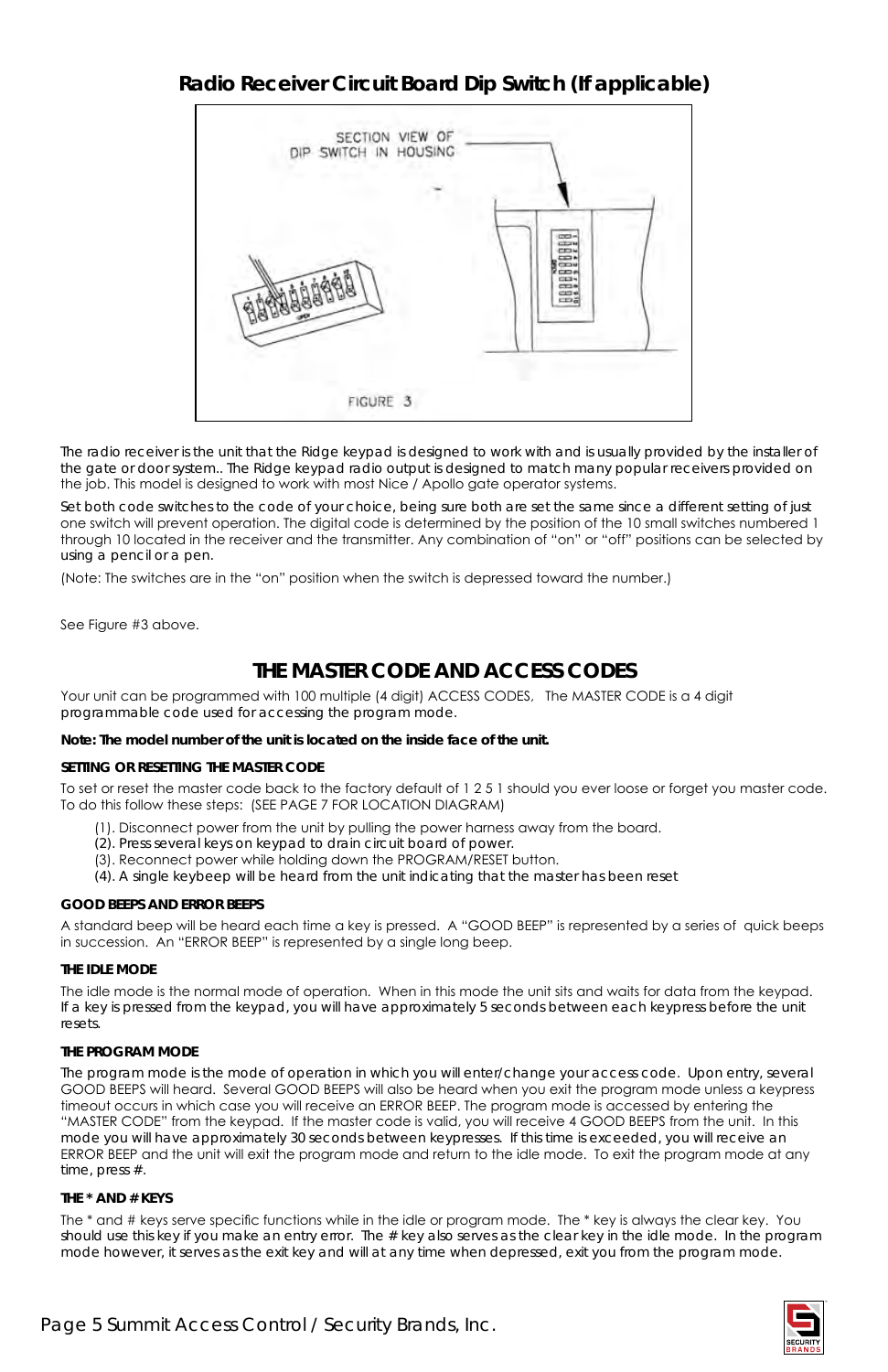### **PROGRAMMING**

A person desiring a access to the program mode will enter the present MASTER CODE. If the master code is valid a GOOD BEEP will be heard prompting the person to enter a number corresponding to the SUB-MODE, eg. (MASTER CODE) then (Number corrresponding to Sub-Mode). Once in the program mode the individual will have approximately 15 seconds between keypresses or the unit will sound an ERROR BEEP and exit the program mode. NOTE: An access code log sheet is provided on page 8 which can be photo-copied. A good source for access codes is the phone book or the last 4 digits of social security numbers.

#### **SUB-MODES**

**"1"**

#### **Sub-Mode 1 (Enter New Access Codes)**

**To enter new access codes enter the MASTER CODE, followed by 1, then enter each new ACCESS CODE you wish to program into the unit.**

#### **(MASTER CODE) then 1 then (ACCESS CODE) then (ACCESS CODE) etc... (# to exit)**

Should you make an entry error, simply press the \* key and re-enter the correct data. You may continue entering access codes until the memory is full or the # is pressed. You may select any 4 digit access code that is not already in use by the system. The unit will respond with a GOOD BEEP with the acceptance of each new access code. If you do not receive a GOOD BEEP after the entry of an access code, you must select a new access code as it is already in use by the system. When the memory becomes filled, you will receive a GOOD BEEP indicating the acceptance of the last access code entered and then the unit will sound an ERROR BEEP and a utomatically exit you from the program mode. NOTE: You will not be able to enter this mode if memory is full and will receive an ERROR BEEP.

**"2"**

#### **Sub-Mode 2 (Delete Access Codes)**

#### **To delete any access code from memory enter the MASTER CODE, followed by 2, and then each access code to be deleted**

#### **(MASTER CODE) then 2 then (CODE TO BE DELETED) then (NEXT CODE TO BE DELETED) etc... (# to Exit)**

Should you make an entry error, simply press the \* key and re-enter the correct data. You may continue deleting access codes in a successive manner. The unit will respond with a GOOD BEEP with the successful deletion of each access code. If you do not receive a GOOD BEEP the access code entered could not be found in memory and the unit will wait for you to enter another code to be deleted.

#### **"3"**

#### **Sub-Mode 3 (Change Master Code)**

#### **To change the master code enter the PRESENT MASTER CODE, followed by 3, and then the NEW MASTER CODE.**

#### **(PRESENT MASTER CODE) then 3 then (NEW MASTER CODE)**

Should you make an entry error, simply press the \* key and re-enter the correct data. You may select any 4 digit code as your new master code that is not already in use by the system. The unit will respond with a GOOD BEEP upon acceptance of the new master code and automatically exit from the program mode. If the unit does not respond with a GOOD BEEP, you must select a different code as it is already in use by the system.

**4"**

#### **Sub-Mode 4 (Set Relay Output Time from 1/2 to 9 secondsTo set the relay output time in seconds enter the PRESENT MASTER CODE, followed by 4, and then the relay output time in seconds. NOTE: "0" = 1/2 seconds.**

#### **(PRESENT MASTER CODE) then 4 then (RELAY OUTPUT TIME)**

Should you make an entry error, simply press the \* key and re-enter the correct data. You may enter any single digit value corresponding from 1/2 to 9 seconds of total length output time. Please note that when you enter "0", the output time is set to 1/2 seconds.

**"0"**

#### **Sub-mode 0 (Clear memory) !!!! WARNING ALL ACCESS CODES WILL BE DELETED !!!!**

#### **To delete all access codes from memory enter the MASTER CODE, followed by 0, and the re-enter the**

#### **MASTER CODE.(MASTER CODE) then 0 then (MASTER CODE)**

Should you make an entry error, simply press the \* key and re-enter the correct data. If the second entry of the master code is correct there will be a short pause before a GOOD BEEP is heard and then the unit will automatically be exited from the program mode. If the second entry of the master code is incorrect, the unit will still respond with a GOOD BEEP indicating that it is exiting the program mode however, there will be no pause on the GOOD BEEP and the memory will not be erased.

**NOTE: It should not generally be necessary to erase all access codes from memory unless codes are forgotten and are occupying necessary memory space. A good log and maintenance of access codes should prevent this from ever needing to be done.**

Page 6 Summit Access Control / Security Brands, Inc.

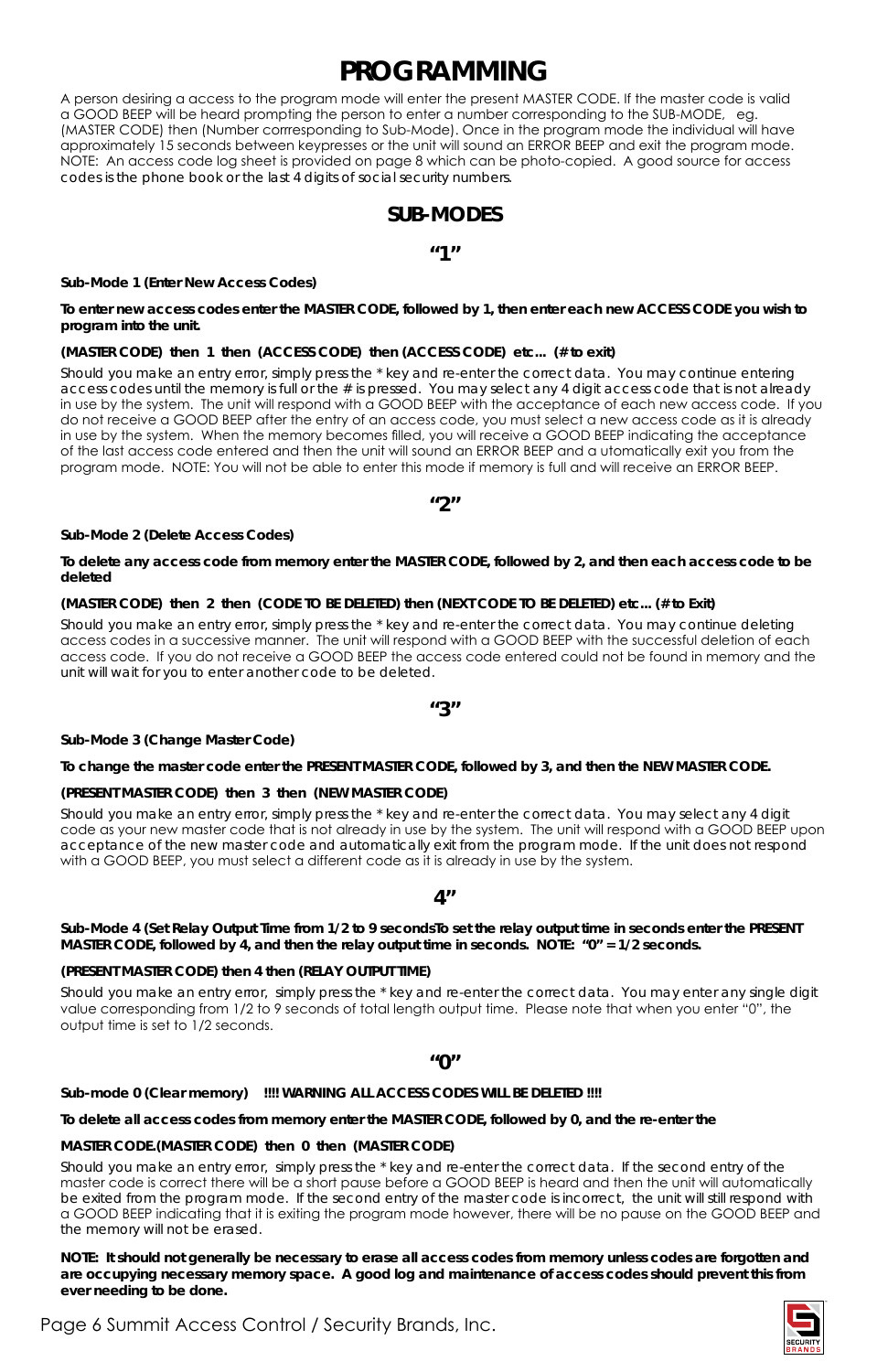



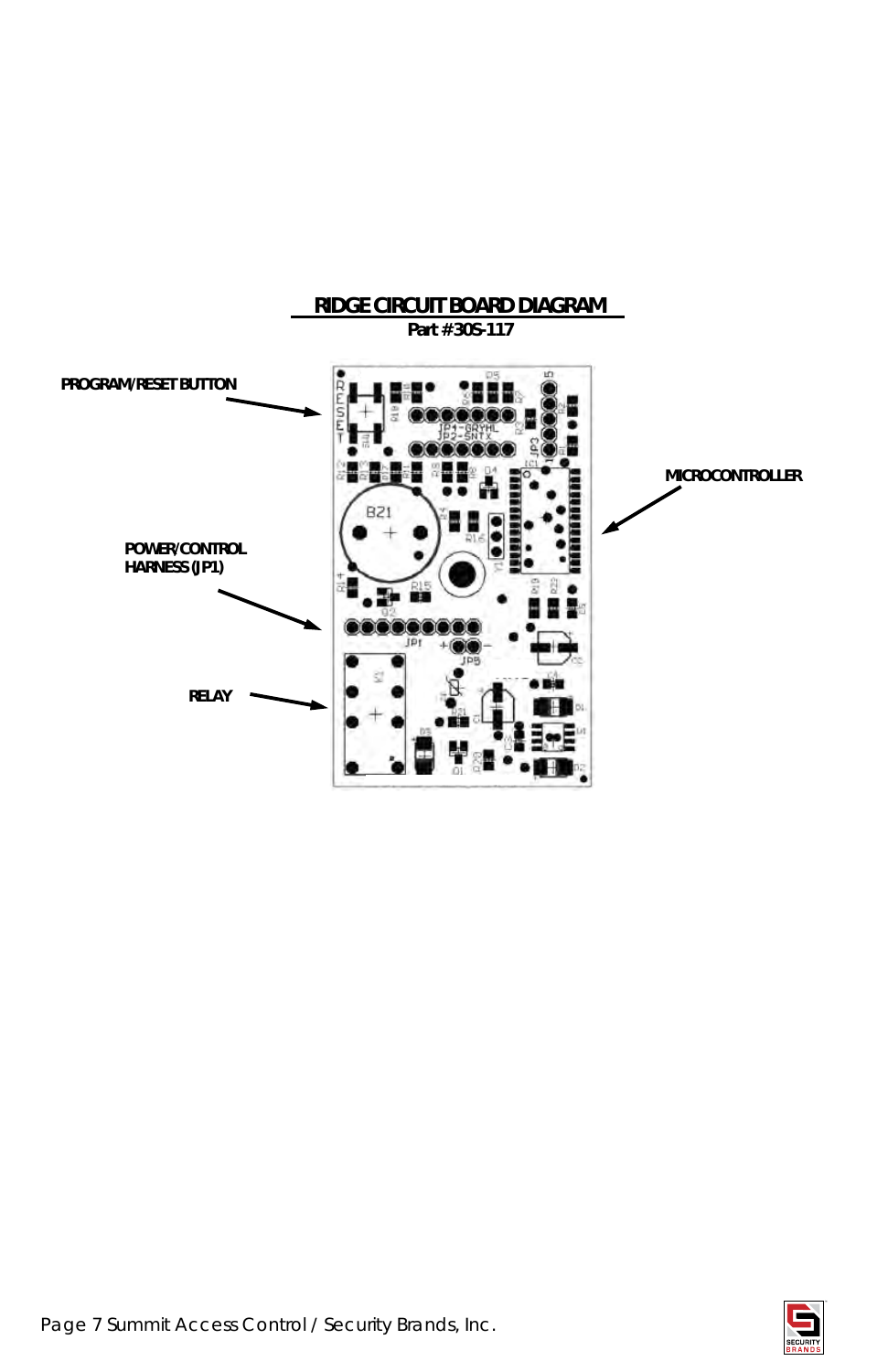# **MASTER CODE \_\_\_\_\_\_\_\_\_\_\_\_**

Page 8 Summit Access Control / Security Brands, Inc.

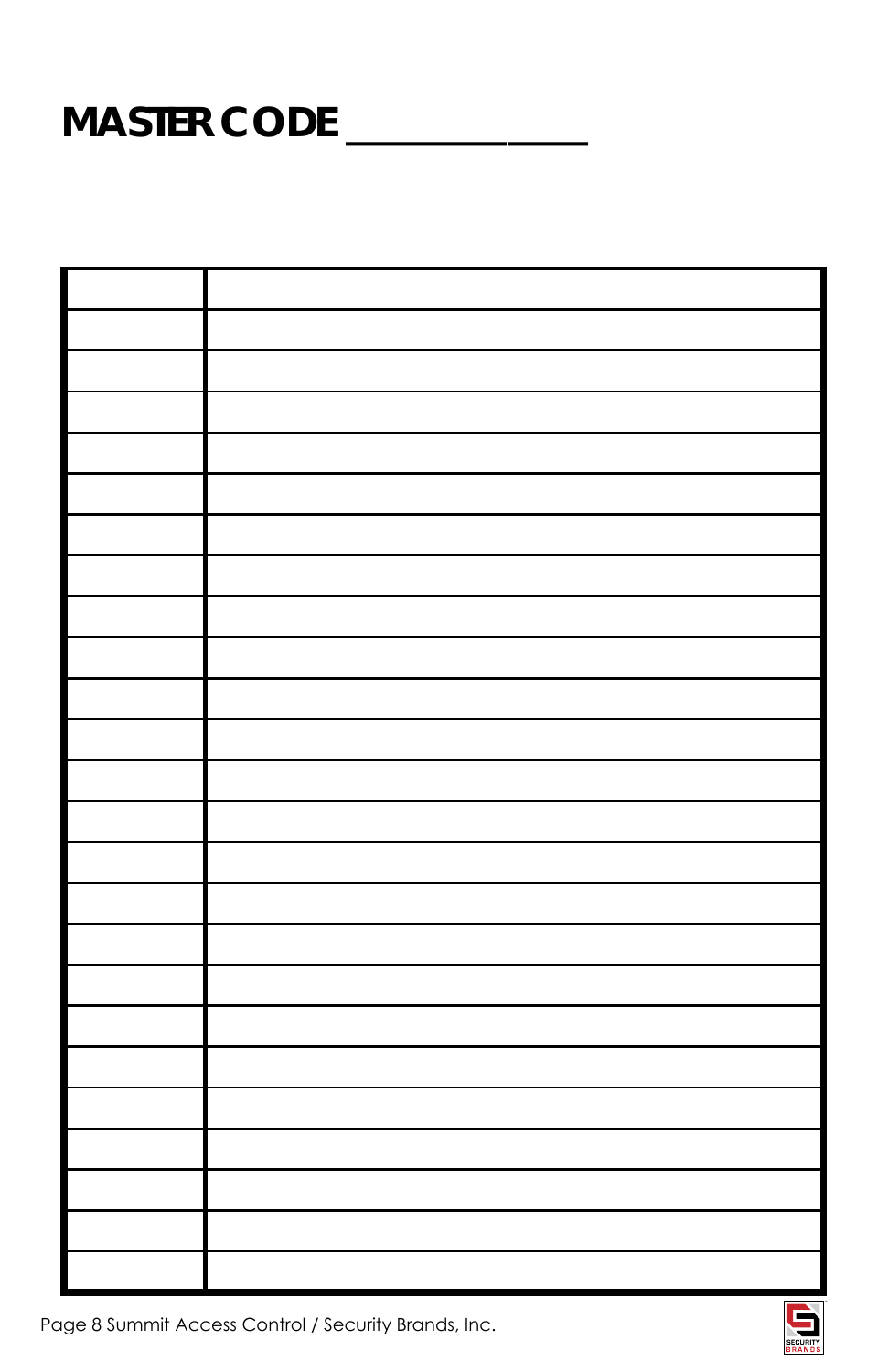# **Troubleshooting**

| Problem                                                                                       | Solution                                                                                                                                                                                                                          |
|-----------------------------------------------------------------------------------------------|-----------------------------------------------------------------------------------------------------------------------------------------------------------------------------------------------------------------------------------|
| When I enter 1251 on the keypad the gate will<br>not open.                                    | 1251 is the Master Code or programming ac-<br>cess code. It will not open the gate unless the<br>unit is in sleep mode. Program a gate access<br>code into the unit using Sub-Mode 1 (listed in<br>the programming instructions). |
| No response from keypad.                                                                      | Verify 9 VDC battery is good.<br><b>Contact Summit Access Control</b>                                                                                                                                                             |
| When I enter a valid gate code the gate does<br>not open.                                     | Check programming and verify you are using a<br>valid 4 digit code.<br><b>Contact Summit Access Control.</b>                                                                                                                      |
| When I press 1251 on the keypad nothing hap-<br>pens and I hear a endless set of error tones. | <b>Contact Summit Access Control.</b>                                                                                                                                                                                             |
| I want to reset my keypad but when I push the<br>reset button nothing happens.                | Consult instructions regarding MASTER and UNIT<br>reset for proper reset sequence.                                                                                                                                                |

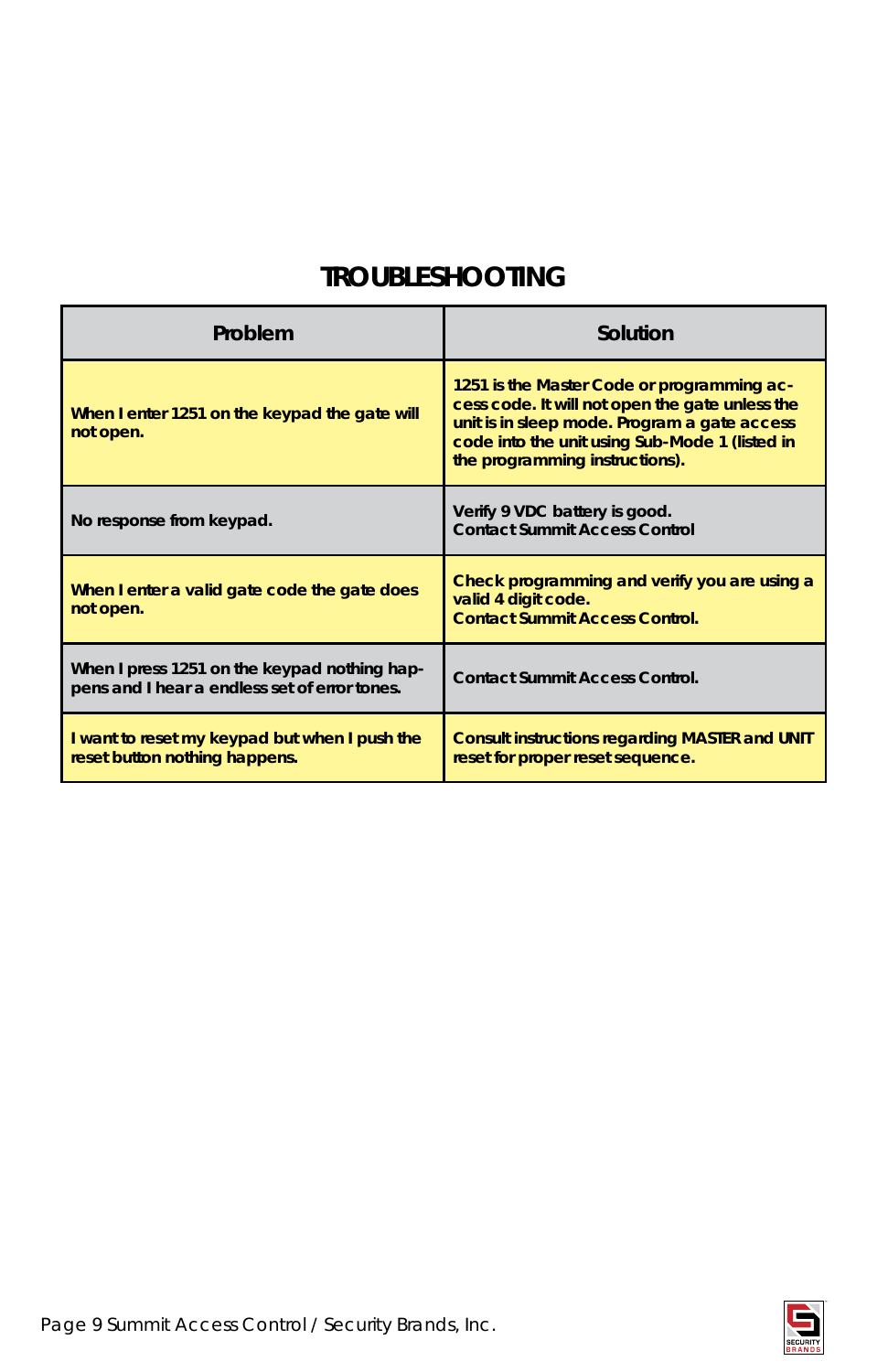## **Customer Service and Tech Support**

#### **Customer Service: 303-799-9757**

**Customer service is available free of charge. Hours are 8:00 a.m. to 4:30 p.m. MST. If you call, please have your Model and Serial Number to help our Technicians assist you.**

**E-Mail: customerservice@securitybrandsinc.com**

#### **Technical Support: 303-799-9757**

**Technical support is available free of charge. Hours are 8:00 a.m. to 4:30 p.m. MST. If you call, please have your Model and Serial Number to help our Technicians assist you.**

**E-Mail: techsupport@securitybrandsinc.com**



**1675 West Yale Ave. Englewood, CO 80110 phone: 303-799-9757 fax: 303-799-9756 sales@securitybrandsinc.com www.americanaccess.com**

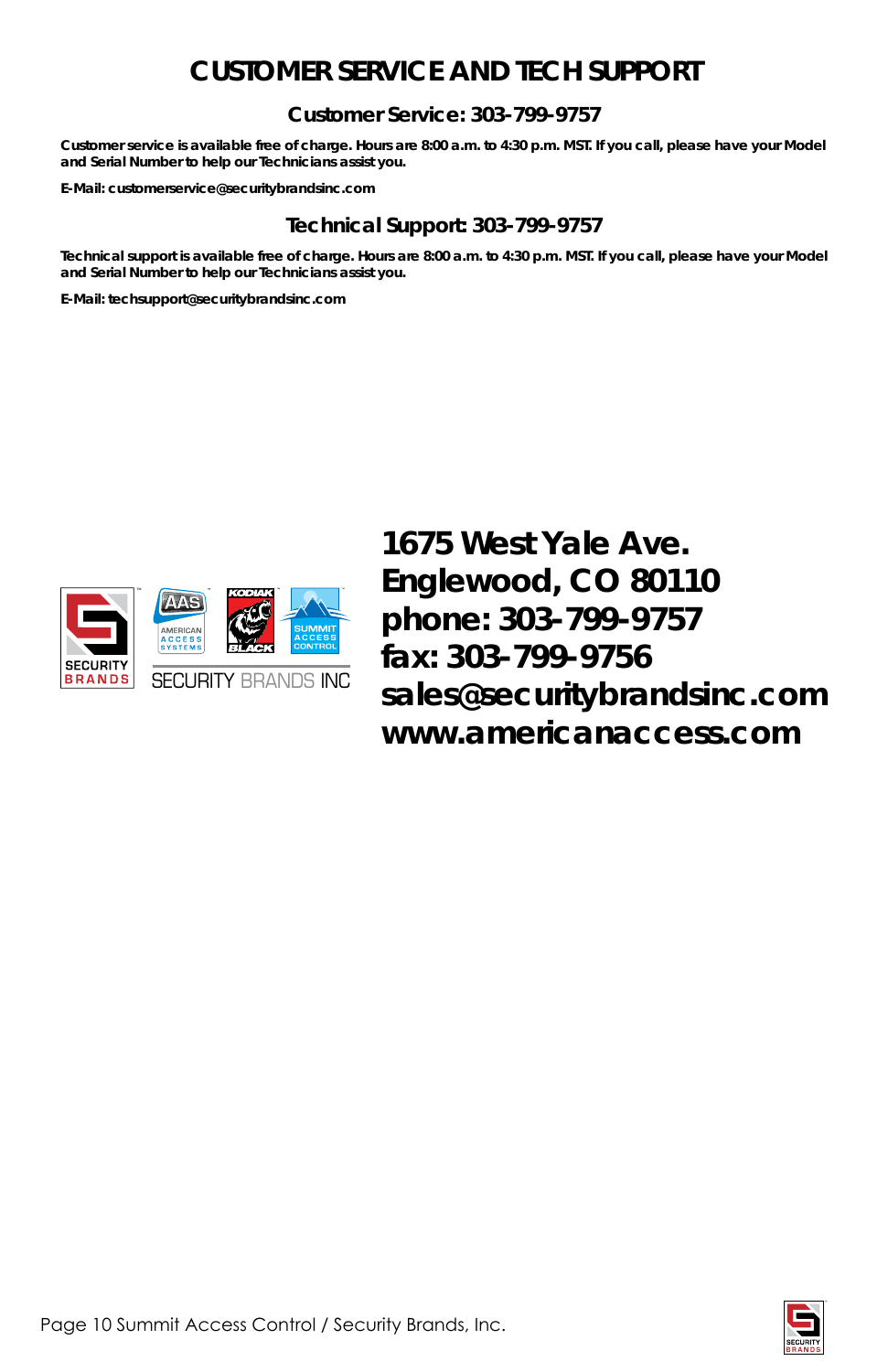# **Notes**